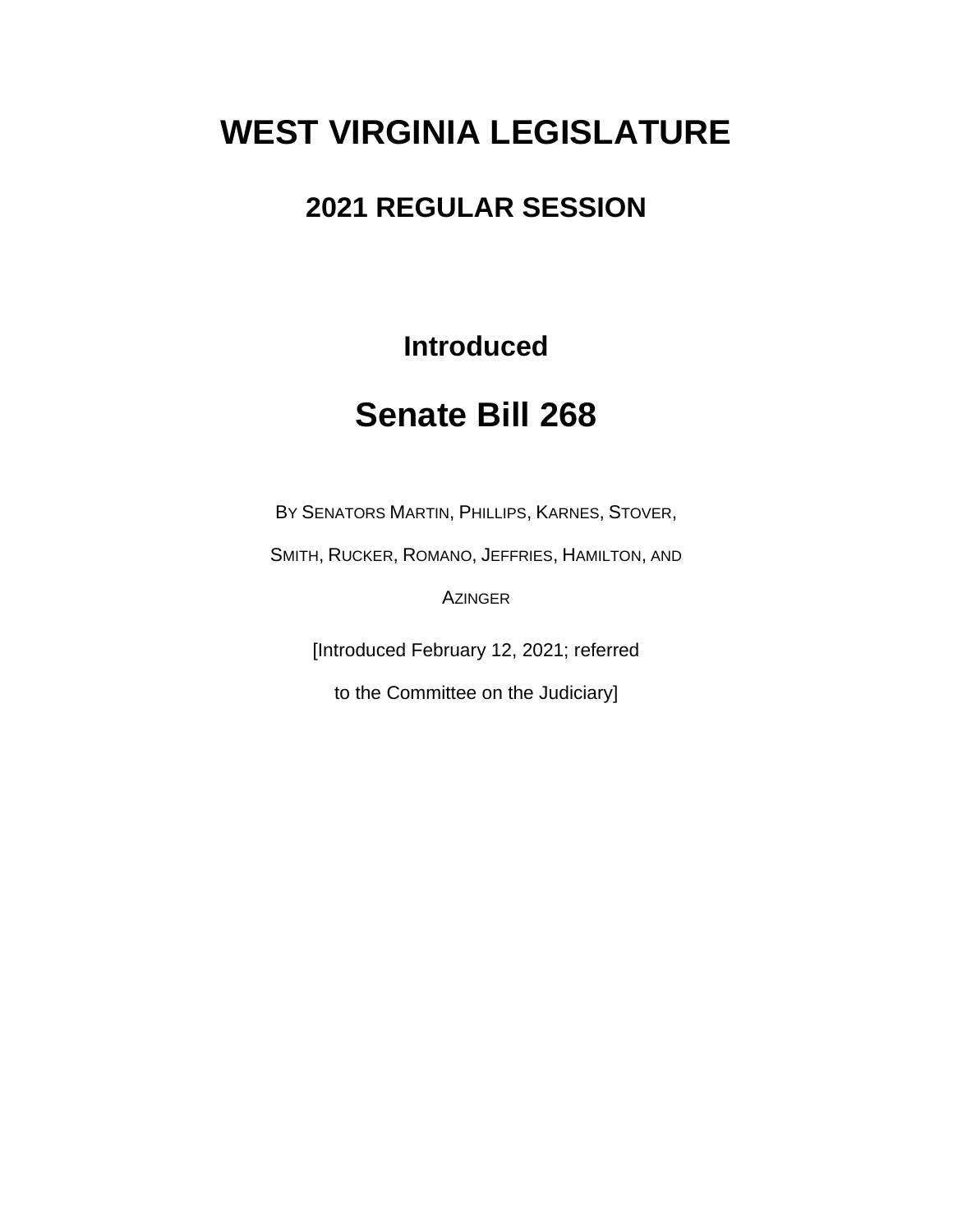| $\mathbf 1$    | A BILL to amend the Code of West Virginia, 1931, as amended, by adding thereto a new article, |
|----------------|-----------------------------------------------------------------------------------------------|
| $\overline{2}$ | designated §31A-8I-1, §31A-8I-2, §31A-8I-3, and §31A-8I-4, all relating to unlawful           |
| 3              | discriminatory practices by a financial institution or government entity against              |
| $\overline{4}$ | manufacturers, retailers, distributors, shooting ranges, or trade associations that support   |
| 5              | or are engaged in the lawful commerce of firearms, firearms accessories, or ammunition        |
| 6              | products; authorizing a declaratory judgment action to be brought by the Attorney General     |
| $\overline{7}$ | in the name of the state; and providing for an award of monetary damages and costs and        |
| 8              | other remedies against the violators including potential discontinuance of business by the    |
| 9              | state with these violators.                                                                   |

*Be it enacted by the Legislature of West Virginia:*

#### **ARTICLE 8I. UNLAWFUL DISCRIMINATORY PRACTICES.**

#### **§31A-8I-1. Definitions.**

- 1 As used in this article:
- "Ammunition" means one or more loaded cartridges consisting of a primed case,
- propellant, and with or without one or more projectiles;
- "Financial institution" means any person doing business under the laws of any state or
- commonwealth or the United States relating to banks, bank holding companies, savings banks,
- payment processors, savings and loan associations, trust companies, or credit unions, and has
- the same definition as in §31A-1-2 of this code;
- "Firearm" means any weapon which will expel a projectile by the action of an explosive;
- "Firearm accessory" means a device specifically designed or adapted to enable the
- wearing or carrying about one's person, or the storage or mounting in or on a conveyance, of a
- firearm, or an attachment or device specifically designed or adapted to be inserted into or affixed
- onto a firearm to enable, alter, or improve the functioning or capabilities of the firearm; and
- "Trade association" means any person, corporation, unincorporated association,
- federation, business league, or professional or business organization: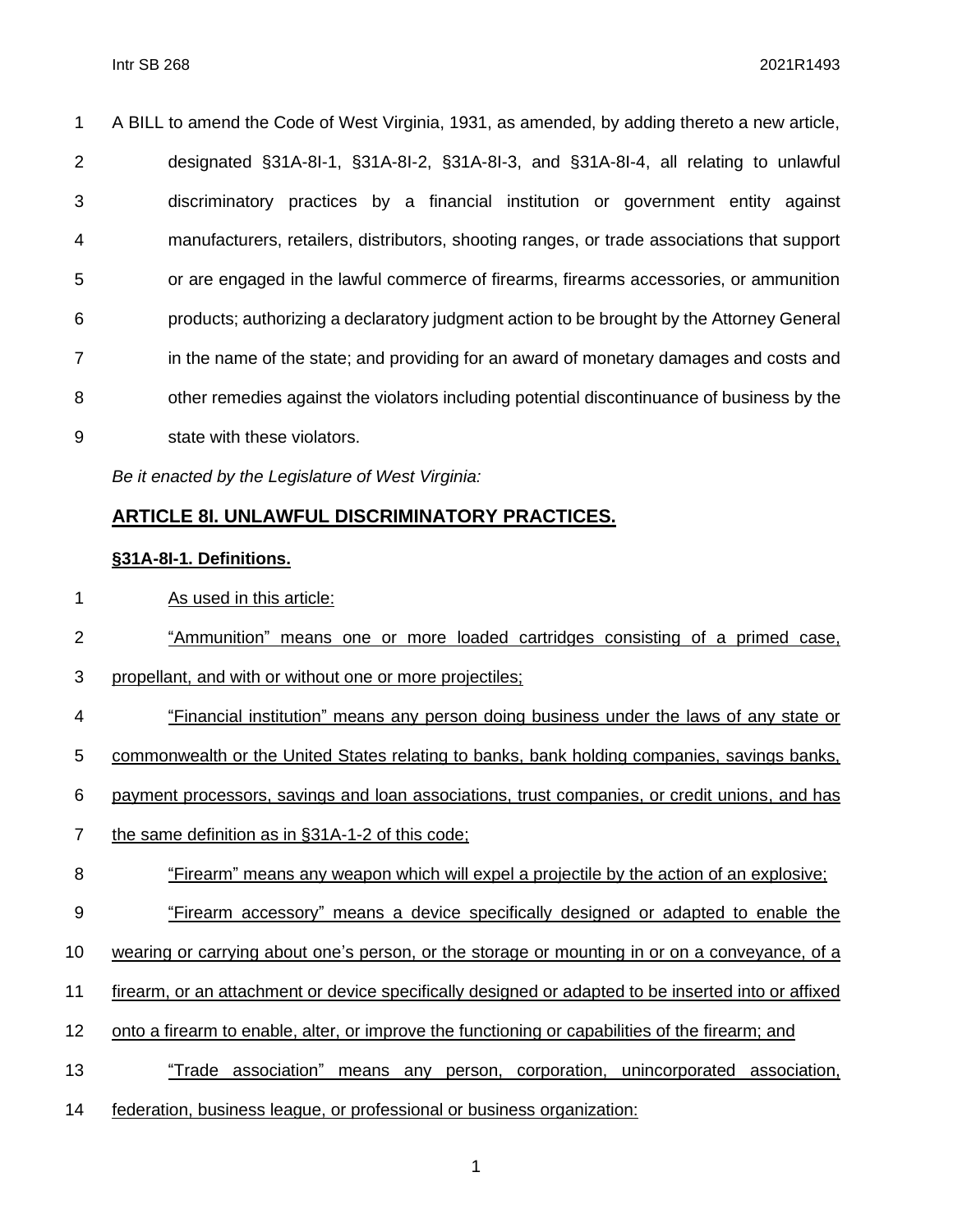- (1) Not organized or operated for profit and for which no part of its net earnings inures to
- the benefit of any private shareholder or individual;
- (2) That is an organization described in 26 U.S.C. sec. 502(c)(6) and exempt from tax
- under 26 U.S.C. sec. 501(a); and
- (3) Two or more members of which are manufacturers or sellers of firearms, firearms
- accessories, or ammunition.

#### **§31A-8I-2. Unlawful discriminatory practice.**

- (a) It is an unlawful discriminatory practice for a financial institution or government entity
- to:
- (1) Refuse to engage in the trade of any goods or services with;
- (2) Refrain from continuing an existing business relationship with;
- (3) Terminate an existing business relationship with; or
- (4) Otherwise discriminate against any of the following:
- (i) A manufacturer of firearms, firearms accessories, or ammunition;
- (ii) A retailer of firearms, firearms accessories, or ammunition;
- (iii) A distributor of firearms, firearms accessories, or ammunition;
- (iv) A shooting range; or
- (v) A trade association;
- because the manufacturer, retailer, distributor, shooting range, or trade association

supports or is engaged in the lawful commerce of firearms, firearms accessories, or ammunition

- products.
- (b) It is not a violation of subsection (a) of this section for a financial institution to:
- (1) Refuse to provide; (2) refrain from continuing to provide; or (3) terminate financial
- services with a manufacturer, retailer, distributor, shooting range, or trade association identified
- in subsection (a) of this section for any business reason or due to a directive by a regulator.
- (b) A business reason shall not mean a policy of refusing to provide financial services or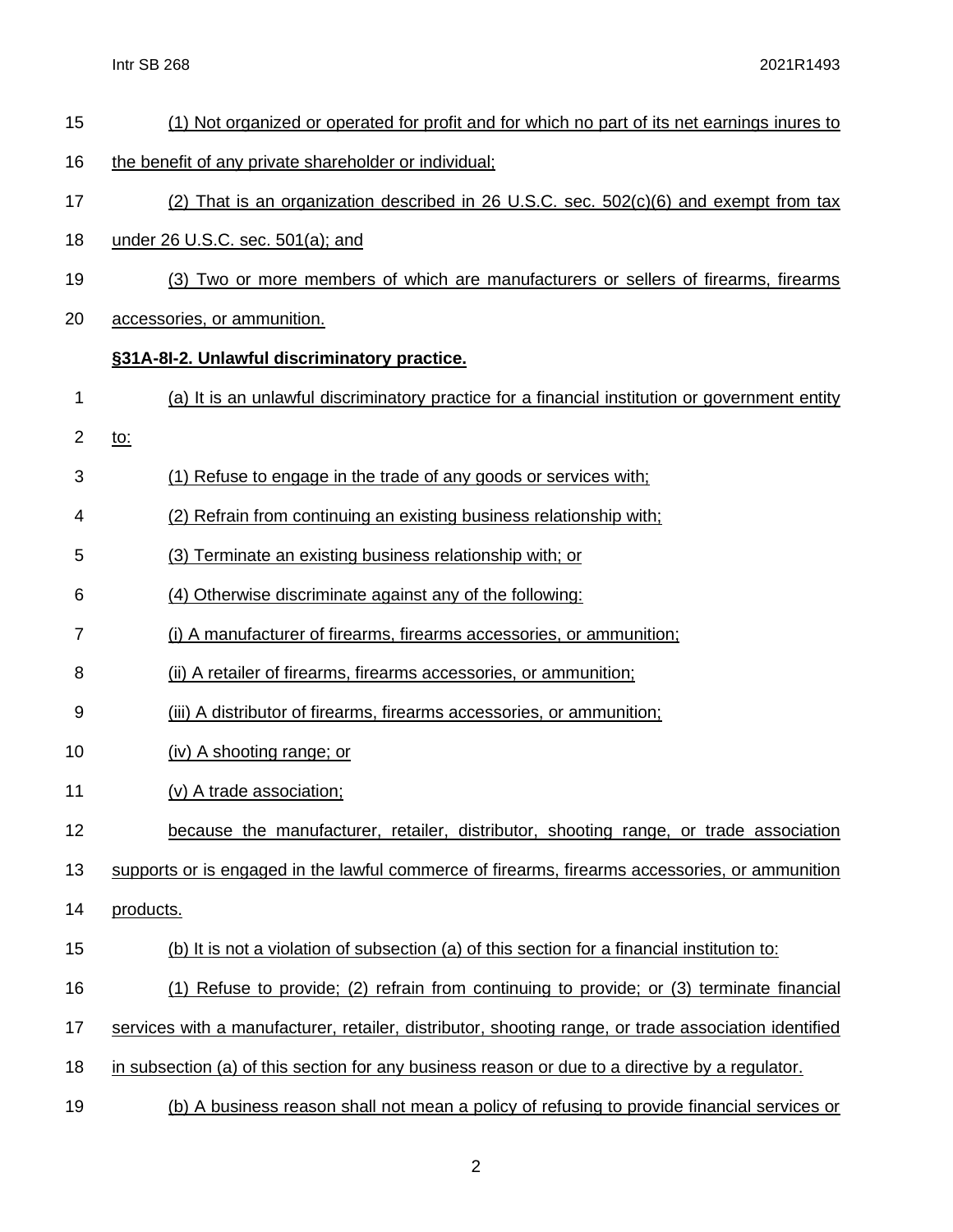otherwise discriminate in the provision of financial services to a manufacturer, retailer, distributor, shooting range, or trade association identified in subsection (1) of this section. **§31A-8I-3. Civil cause of action.** A victim of an unlawful discriminatory practice under §31A-8I-2 of this code may bring a civil cause of action against an entity for the unlawful discriminatory practice. Remedies may include: (a) Actual and compensatory damages; (b) Treble damages; (c) Exemplary damages; (d) Injunctive relief; and (e) Any other appropriate civil relief. (2) A plaintiff who prevails in a civil action filed pursuant to this section is entitled to recover reasonable attorney fees and all court costs. (3) A civil cause of action filed pursuant to this section shall be filed no later than two years 12 after the date when the victim became aware of the unlawful discriminatory practice. **§31A-8I-4. Attorney General may file action.** (a) The Attorney General may file a civil cause of action in circuit court in the name of the state against an entity believed to be engaging or have previously engaged in an unlawful discriminatory practice under §31A-8I-2 of this code to: (1) Obtain a declaratory judgment that the act or practice violates provisions of §31A-8I-2 of this code; (2) Enjoin any act or practice that violates the provisions of this article by issuance of a temporary restraining order or preliminary or permanent injunction, without bond, upon the giving of appropriate notice; or (3) Recover civil penalties of up to \$10,000 for each violation of §31A-8I-2 of this code . (b) In any action brought by the Attorney General under this section in which the state has